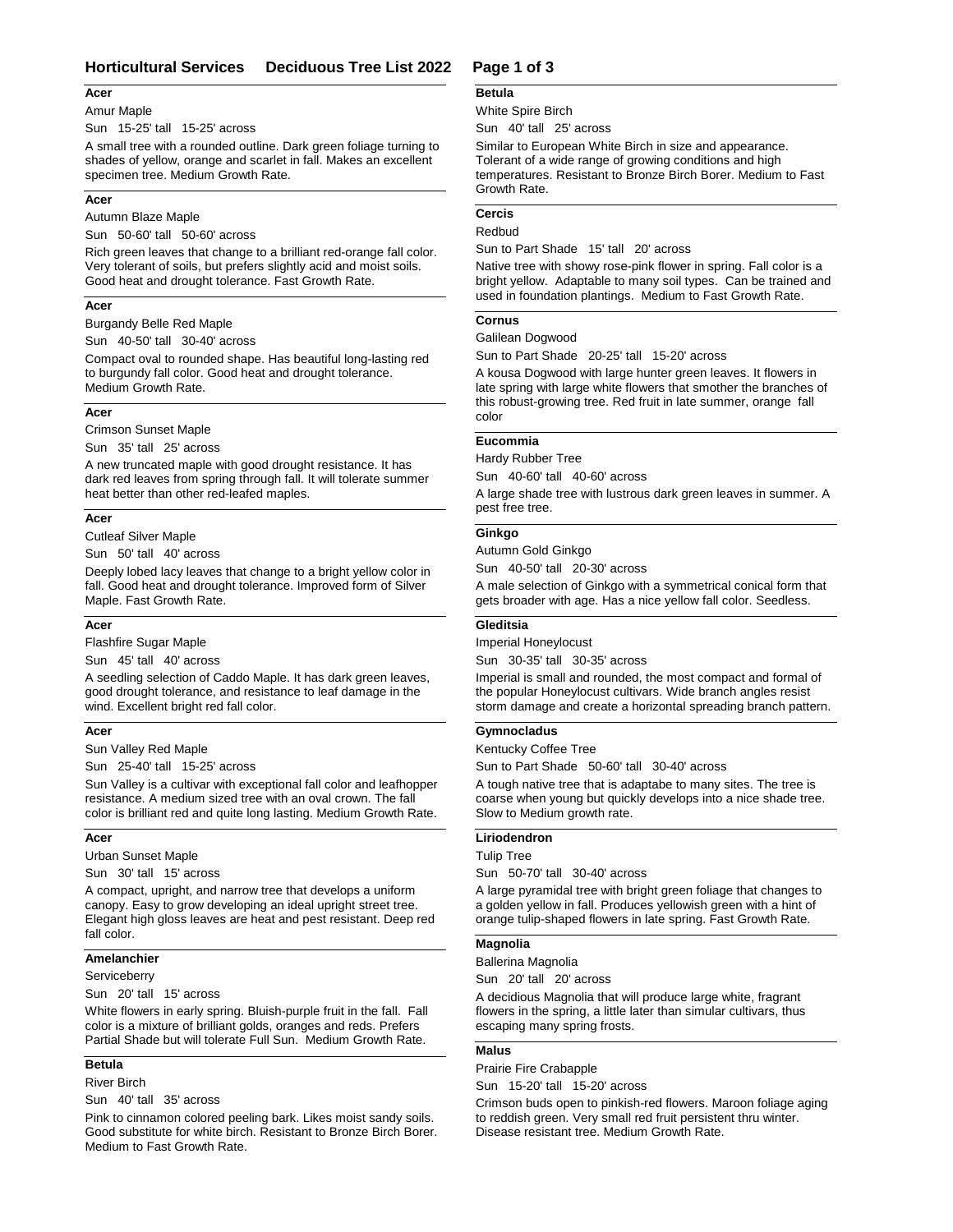# **Horticultural Services Deciduous Tree List 2022 Page 2 of 3**

#### **Malus**

Royal Beauty Crabapple

Sun 10' tall 8' across

A weeping crabapple with deep purple leaves and dark pink flowers in spring. Young trees are very narrow and widen with age to become nearly as wide as tall. Dark red fruit persists into the winter.

#### **Malus**

Royal Raindrops Crabapple

Sun 15-20' tall 15' across

Bright, pinkish-red flowers develop into small red, persistent fruit. Purple cutleaf foliage. Medium Growth Rate.

## **Malus**

Sargent Crabapple Sun 6-8' tall 12-15' across

Single white flowers followed by a profuse crop of small red fruit. A good dwarf, accent tree for small areas. Good for screening. Slow Growth Rate.

#### **Malus**

## Spring Snow Crabapple

Sun 20-25' tall 15-20' across

Fruitless variety of Crabapple. Produces masses of white flowers in spring. Bright green foliage, yellow fall color. Attractive yellow bark. Medium Growth Rate.

#### **Platanus**

#### London Plane Tree

Sun to Part Shade 50-70' tall 30-50' across

A large shade tree for large open areas. Similar to Sycamore but with whiter exfoliating bark and better disease resistance. Medium Growth Rate.

#### **Populus**

Prairie Gold Aspen

Sun 30-40' tall 12-15' across

Adapted to the heat,drought, and humidity of the miwestern praire, this Nebraska native brings lowland adaptability and disease tolerance to a high elevation favorite.

## **Prunus**

Canadian Red Chokecherry

Sun 20-30' tall 15-20' across

Foliage starts out green, changing to reddish-purple by early summer. Has small flower clusters in spring. Red fruit by midsummer. Needs good drainage & aeration. Remove suckers. Fast Growth Rate.

## **Pyrus**

Aristocrat Flowering Pear

Sun 30-40' tall 25-30' across

Broad, pyramidal flowering pear. Masses of white flowers in spring; yellow to red fall color. Very adaptable to most soil types and conditions. Excellent street or specimen tree. Fast Growth Rate.

# **Pyrus**

Capitol Flowering Pear

Sun 20-30' tall 8-10' across

A very narrow upright habit. Masses of white flowers in spring; purplish-red fall color. Excellent for narrow spaces. Vary adaptable to soil types and conditions. Medium to Fast Growth Rate.

## **Quercus**

#### Bicolor Oak

Sun 40-60' tall 40-60' across

Excellent oak for wetter areas, but is still very drought tolerant. Beautiful summer foliage, no fall color. Leaves fall quickly after frost. Highly recommended for this area. Medium Growth Rate.

## **Quercus**

#### Burr Oak

Sun 60-80' tall 60-80' across

Large stately tree with a broad rounded habit. Leaves are dark green in summer. Bark is deeply furrowed giving this tree yearround interest. Native to Kansas. Slow to Medium Growth Rate.

#### **Quercus**

#### Chinkapin Oak

Sun 40' tall 60' across

A native oak in this area. Grows well in our rocky limestone soils. Produces nice horizontal spreading branches. Scaly gray bark and yellow to orange-brown fall color. Slow to Medium Growth Rate.

#### **Quercus**

Pin Oak

Sun 50-70' tall 30' across

Attractive pyramidal tree. Prefers moist well-drained acidic soils. Use aluminum sulfate & copperas when planting to help avoid iron chlorosis. Med to Fast Growth Rate. Holds leaves in winter.

#### **Quercus**

Red Oak

Sun 60-70' tall 50-60' across

Fast growing oak with rounded symmetrical crown. Good specimen tree for large areas. Foliage is dark red in fall. Fairly tolerant of various soil types. Med Growth Rate. Holds leaves in winter.

# **Quercus**

White Oak

Sun 60-70' tall 60-70' across

Durable long lived tree. Foliage is dark green with silver underneath. Fall color is wine-red. Prefers moist, well-drained soils. Slow to medium growth rate. Holds leaves in winter.

# **Salix**

Weeping Willow

Sun 30' tall 30' across

Graceful romantic weeping habit. Branches hang to the ground, makes a stunning specimen. Does well in wet conditions along streams or ponds. Fast growth rate.

#### **Syringa**

Ivory Silk Japanese Tree Lilac Sun 15-20' tall 10-15' across

An upright spreading to rounded tree with dark green leaves. In early summer this plant is covered with large plumes of small white flowers.

#### **Taxodium**

#### **Baldcypress**

Sun 50-60' tall 20-30' across

Narrow pyramidal tree with soft bright green feathery foliage in summer changing to rusty-orange in fall. Withstands excessive moisture and drought. Medium to fast growth rate.

# **Ulmus**

Emerald Flair Elm

Sun 35-40' tall 25-35' across

A lacebark Elm with excellent deep dark green foliage in summer and red fall color. A broadly vase shaped tree with arching branches. Dutch Elm resistant.